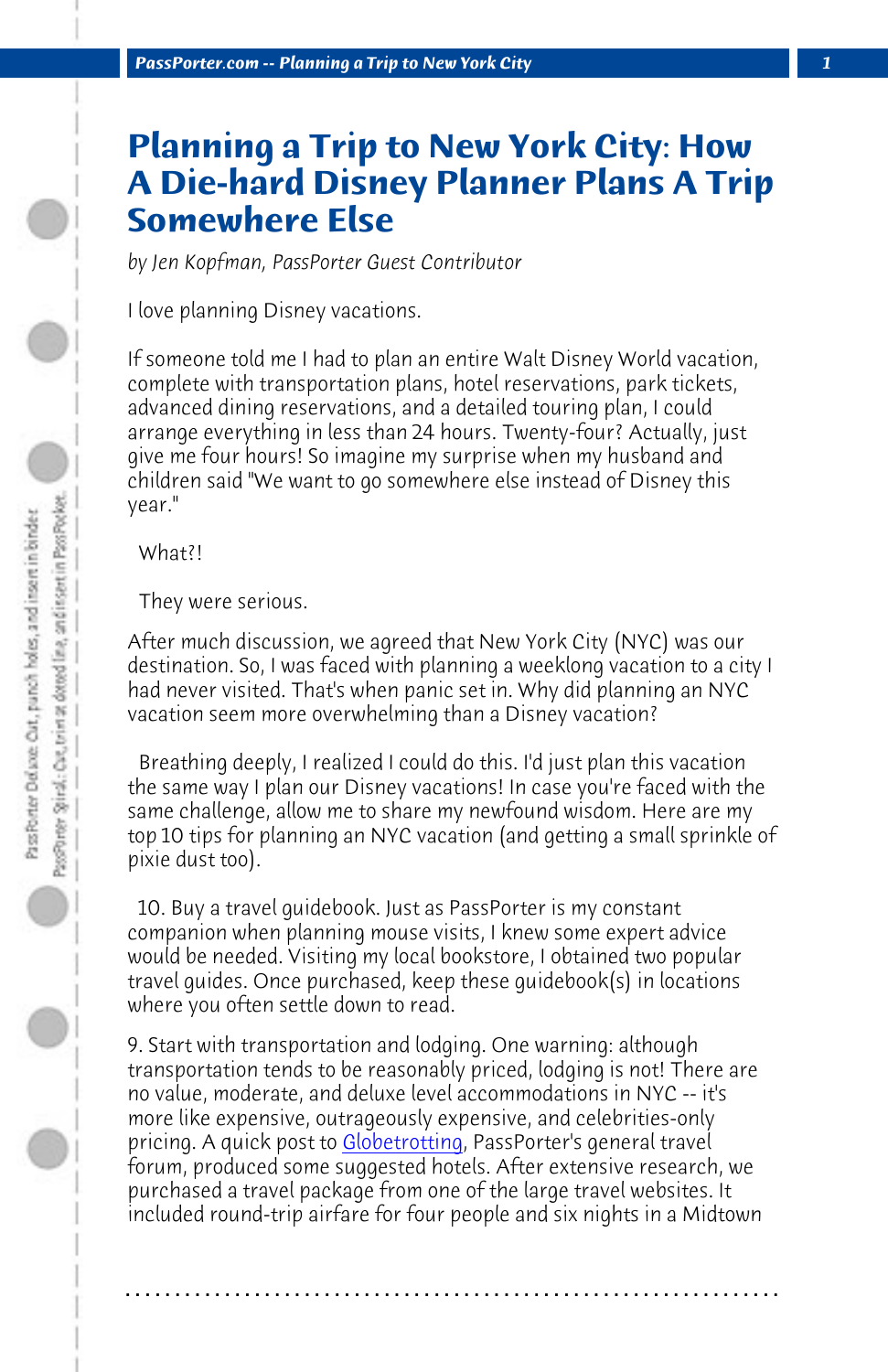*PassPorter.com -- Planning a Trip to New York City (continued) 2*

hotel. Thanks to package pricing, our hotel cost was well under the listed rack room rates and at a four-star hotel rather than the three-star options we considered.

 8. Get a "must do" list from your travel companions. I posted a large sticky note on the refrigerator approximately three months before our vacation. The guidebooks also "magically" appeared in locations where they could be found and browsed at leisure. And slowly, our list grew. It included the usual tourist destinations, stores to be visited, and (thanks to my 16-year-old Food Network addict) restaurants to be tried.

 7. Research ticket options. I know better than to buy a one-day ticket to Magic Kingdom and a one-day ticket to Epcot if I'm planning to visit both on the same day. So, I looked for the NYC version of park hopper tickets. Several different sites offer combination pricing, but the most practical option for us was CityPass. It included admission to six popular tourist destinations, all for \$79 per adult and \$59 per child (and both of my teenagers were considered children). This purchase offered significant savings compared to face-value ticket prices at each location. If you consider a ticket package, be sure you're really going to use every ticket provided within the time allotted.

 6. Be flexible with dining decisions. I couldn't make Advanced Dining Reservations 180 days ahead, but I could do some advance planning. My daughter had seen several NY[C restaurants f](http://www.tdf.org/tkt)eatured on Food Network shows. I made a list of her requests, noting their locations. On several occasions when hunger began to strike, I directed us to one of the nearby restaurants from her list. But planning couldn't cover the entire trip. Several times, we wandered the area we were touring, scanning menus at each restaurant we passed until each of us found something that sounded good. This "stumble upon" approach took us to one of our favorite meals of the trip, but we never would have found it if we hadn't been flexible with our dining plans!

 5. Do not pay full price for theater tickets. (Exception: If your desired show -- like Wicked or Lion King -- frequently sells out, then buy in advance at face value). But… if you have a little flexibility and are willing to take a chance, try the TKTS booth. They sell tickets for that day's shows at discounted prices. Just by waiting at the TKTS booth for 45 minutes, we got second row seats to Phantom of the Opera at a 50% discount! Mary Poppins tickets were discounted 40% that day. Locations and hours are on the TKTS website and they have a helpful smart phone app (see #4 below).

 4. Get smart phone apps. We used several frequently during our trip. NYCWAY was great for finding things near wherever we happened to

**. . . . . . . . . . . . . . . . . . . . . . . . . . . . . . . . . . . . . . . . . . . . . . . . . . . . . . . . . . . . . . . . . .**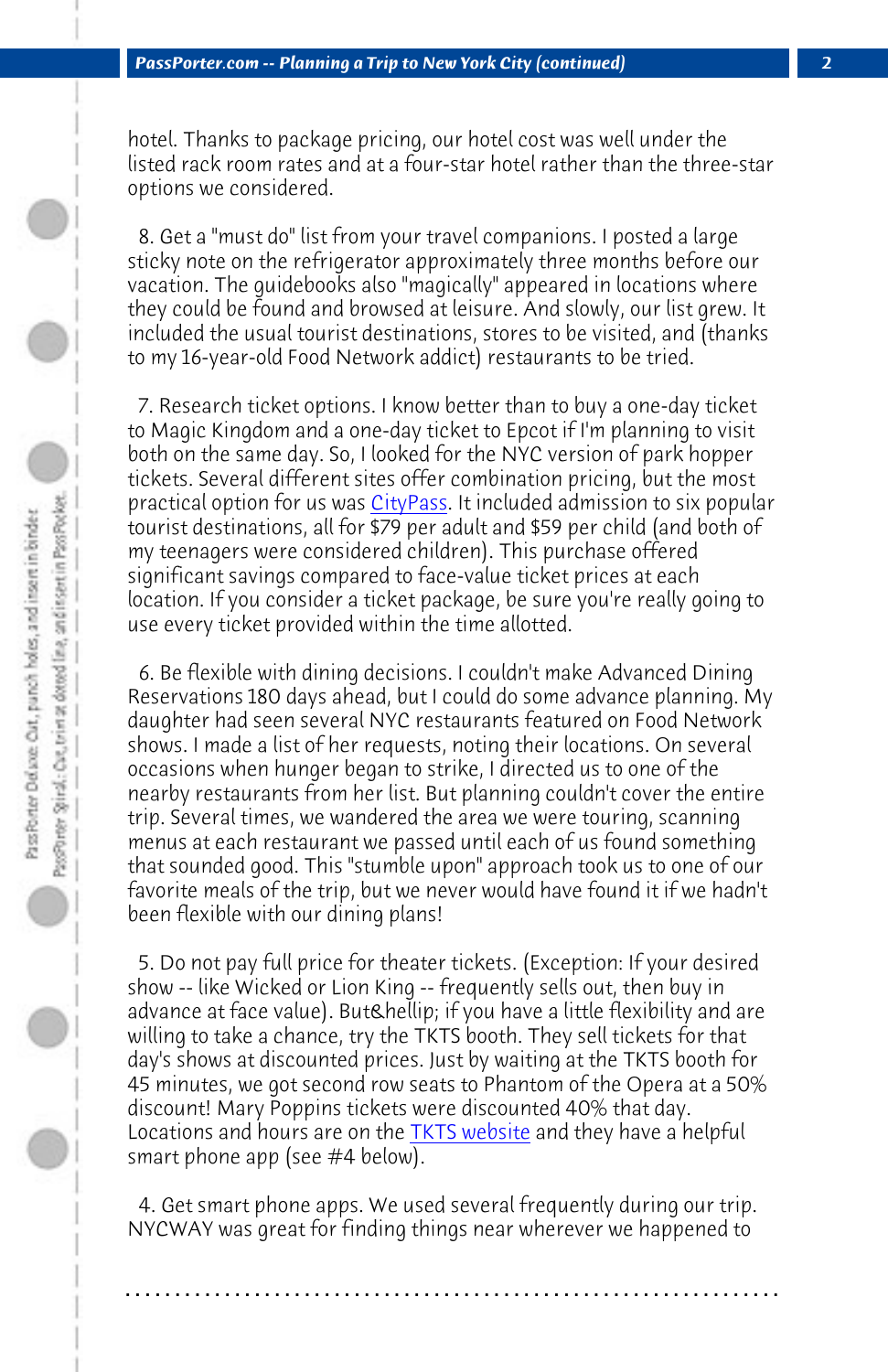be. At a museum and need to find somewhere to eat? It listed many options. Finish a tourist destination early and need something else to do? It gave suggestions. HOPSTOP was another app used daily. After entering our current location and desired destination, this app provided the best way to get from one to the other. It was very detailed in providing train transfer instructions for subway first-timers, which we appreciated. The TKTS app (see #5 above) helped us determine which Broadway tickets were available while waiting in line (oops, sorry, in NYC, we waited ON line). Now if only there was an app to tell me how long I'd be waiting on line at the Empire State Building!

 3. Wear comfortable shoes. I think we walked just as far each day as we did during a typical Disney visit! Make sure every member of your travel group has several pairs of shoes, all comfortable and broken in.

 2. Get your Mickey fix. My family knew I would rather have been in Florida with Mickey, so we took every opportunity to get a little pixie dust. Jack Sparrow made of Legos at the FAO Schwarz store? Photo op! Huge Disney Store in Times Square? We spent more than an hour! We weren't able to see Lion King or Mary Poppins on Broadway this trip, but that would be great way to add a little Disney to a New York visit. I do have one warning: Mickey in NYC is not the same Mickey we know and love. After visiting the Disney Store, we were crossing the street when we saw our favorite mouse. Dutifully trained, both of my teenagers posed with Mickey while I fumbled to retrieve my camera. As we finished, a shocking event occurred. Mickey spoke! Slowly, I realized what he said. "Tips please?" And I knew we weren't in Orlando anymore. Even with that lesson learned, we still managed to experience small doses of magic during our vacation!

 1. Take time to stop and smell the roses (and spot the celebrities). During park visits, we like to take time to appreciate the details and the lesser-known attractions (i.e. Animation Academy!). We tried to do this in NY too. At the Metropolitan Museum of Art, we discovered a scavenger hunt to find artifacts from the Percy Jackson book series. At the Museum of Natural History, we found some of the "characters" featured in the Night at the Museum movies. Just by taking a quick peek around during lunch, we discovered we were dining in the same room as Tommy Hilfiger. Central Park was a great way to appreciate the beauty of this city. These slower moments were some of our favorites.

 We had a wonderful vacation in New York! Everyone enjoyed seeing a city we had heard so much about, while still experiencing a bit of magic for our Disney-addicts. But guess what I heard shortly after returning home? "We're going to see Mickey next summer, right Mom?" Woo hoo!!

**. . . . . . . . . . . . . . . . . . . . . . . . . . . . . . . . . . . . . . . . . . . . . . . . . . . . . . . . . . . . . . . . . .**